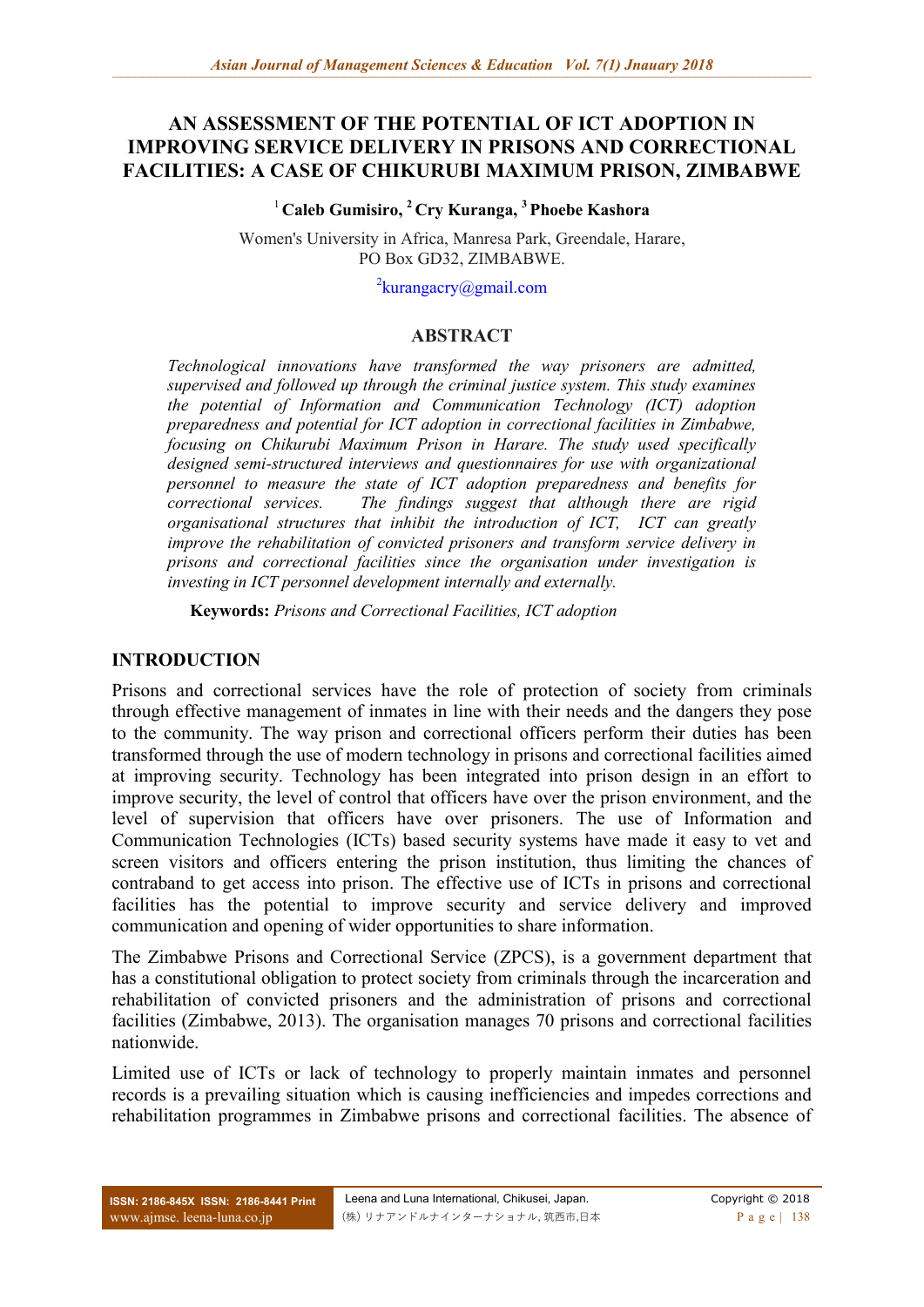advanced technology in prisons and correctional facilities is dangerous in an environment with potentially dangerous population (Blanding, 2008).

## **LITERATURE REVIEW**

The way prisoners are admitted and supervised in prisons has improved and transformed through the use of technological innovations (Parrish, 2006). Technology implementation enhances corrections at all levels by reducing costs and improves security by ensuring effective supervision of inmates (Gondless, 2005).

There are several ICT adoption theories that help to advance the adoption and use of ICT in organisations (Korpelainen, 2011). These theories include, Technology Acceptance Model (TAM); Diffusion of Innovations (DOI); and the Unified Theory of Acceptance and Use of Technology (UTAUT).

#### **Technology Acceptance Model**

The Technology Acceptance Model (TAM) theorise that a number of influencing factors affect decision making in terms of how and when to use technology if presented with it (Davis, 1989). Key innovation characteristics that are expansively used within the adoption approach perceived usefulness (PU) and perceived ease of use (PEOU), and these characteristics build on TAM. The TAM helps to explain the acceptance or rejection of ICT in organisations (Mpofu et al*.*, 2013).

Doubts over job security usually make workers fear and be uncomfortable about ICT initiation in an organisation and as a result, employees may not appreciate the positive outcome from the use of a new ICT (Bull, 2003). The attitude along with PU and PEOU can affect the acceptance of ICT introduction in an organisation by its users (Irani et al*.*, 2001). Furthermore, operating through the internet makes some organisations to feel threatened and exposed to the fear of losing information which is a concern that stand in the way of ICT adoption in organisations (Tan et al., 2009).

#### **Diffusion of Innovation**

The DOI is used to explain the level of reach of new technology in an organisation or individual within a community (Rogers, 2003). It is a process by which ICT innovations are spread over time within a community. DOI outlines the role opinion leader's play to influence the adoption and use of technology (Korpelainen, 2011).

Leadership in an organisation has a final say when it comes to adoption and implementation of an ICT initiative in an organisation (Kilangi, 2012). The perception of organisational leadership has been noted to be integral if it comes to successful ICT adoption and use in an organisation and that no individual employee has autonomy regarding the same. This is so because the allocation of resources for ICT implementation rests with top organisational management (Yap, 1989). Individual attitude or resistance to change in the use of an ICT initiative can be addressed by the support of organisational leadership so that a tolerable transition from the existing way of doing things to the current required information system becomes possible (Thong et al., 1994).

DOI has also been criticised for having left out other important factors that include among others, organisational context, technological context and environmental (Kilangi, 2012).

## **Unified Theory of Acceptance and Use of Technology**

The UTAUT model has been considered sensible and broad by many researchers because of its ability to explain the varying use of ICT when compared with TAM and DOI. The model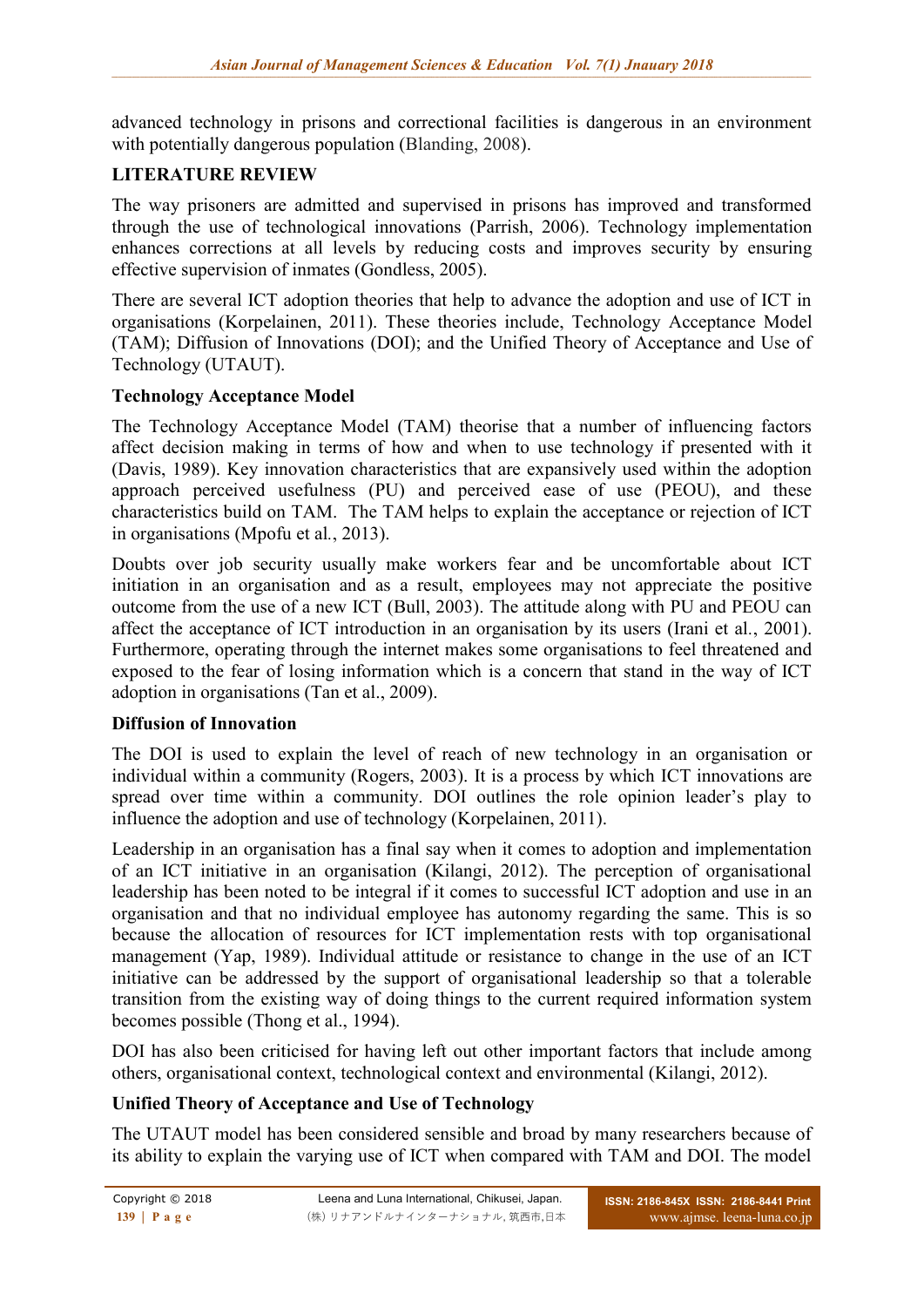has been noted to be able to explain the intention to use ICT and the behaviour that follow the intention and that the model offers ways for management to evaluate the probability of success of ICT implementation in an organisation (Korpelainen, 2011). The perception of people regarding ICT adoption is persuaded by performance expectancy, effort expectancy, social factors and facilitating conditions; the factors that are also restrained by gender, age, experience and voluntariness (Tibenderana et al*.*, 2010).

## **ICT Adoption, Challenges and Barriers**

Lack of awareness, mindset and top management commitment are the major obstacles that stand in the way of ICT introduction in organisations (Tusubira and Mulira, 2004). ICT introduction may be perceived as complicated development that requires a lot of resources and not appreciated as a means of creating efficiency and cost effectiveness in an organisation.

Transacting through the internet poses a lot of challenges for many organisations that place issues of security on top priority due to fear of exposure and losing of their information, a development that hinders ICT introduction in some organisations (Tan et al., 2009).

Employees, on the other hand, may see ICT adoption as a threat to their jobs and not as a way of improving and enhancing their work (Bull, 2003).

Studies on the ICT adoption in Government to improve service delivery in Zimbabwe revealed that lack of funding, rigid organisation structures, poor ICT infrastructure, low ICT literacy rate, high human resource turnover, are some of the challenges that hinder ICT adoption (Ruhonde et al., 2008). In spite of the adoption challenges discussed above, Zimbabwe has a lot ICT potential as some opportunities exist in the country for ICT adoption and use which include the existence of ICT policy framework, skilled ICT workforce and computerisation enhancing policies (Ruhonde et al*.*, 2008).

An ICT policy should be the starting point for an organisation in the adoption and use of ICT in an organisation. ICT policies highlight information distribution, application, introduction and implementation of ICT in the organisation. An organisational ICT policy sets the direction to be taken by the organisation and parameters as well as targets of ICT in an organisation, hence the need for the policy to be defined and agreed upon (Tusubira and Mulira, 2004).

#### **Potential Use of ICT in Prisons and Corrections**

Technology has been initiated and introduced in prisons to assist prison authorities in their endeavour of guarding against incidents like fire, assault, suicide and escapes, thus improving security and control of prisoners. Timely retrieval of all pertinent data and information in an organised way calls for the introduction of ICT in prisons and corrections (Wells and Brennam, 2009). The management of databases in organisations is meant to merge data records that have been held separately prior, in files and folders into ease of access database that can be reached by a number of application programs (O'Brien and Marakas, 2006).

ICTs are used in prisons to enhance inmate management that enables supervision and tracking inmates within prison environments and also as a means of communication (Gondless, 2005). Inmate management information systems aim to ascertain inmate supervision and for accountability purposes through the use of a smart card in combination with a biometric key.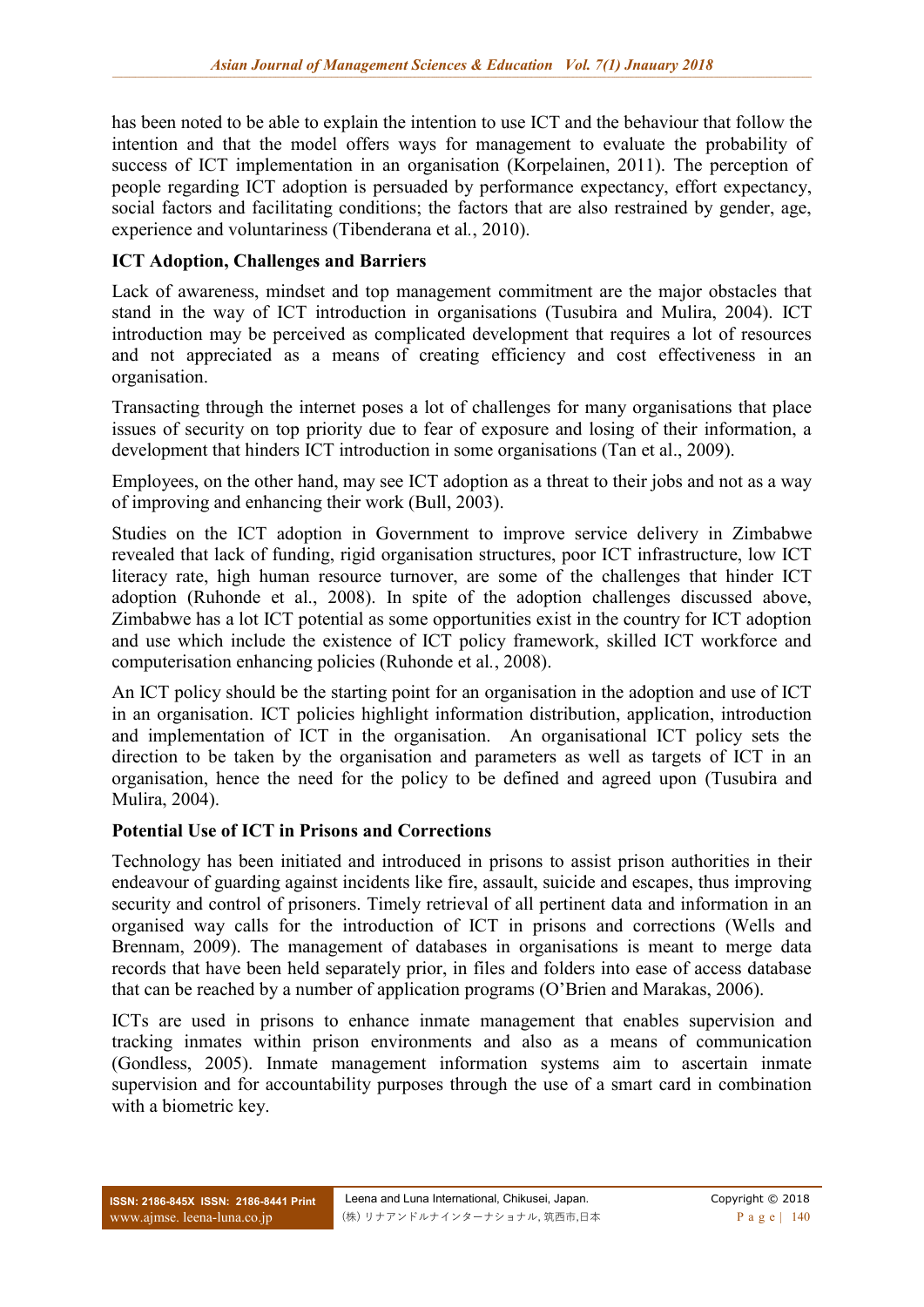Biometrics technology has remarkable potential when introduced in prisons and correctional institutions (Turner, 2000). Biometrics technology is made up of automated means of identification of an individual based on his or her behavioural or physiological description like fingerprint, facial or voice detection.

Prisons and Corrections facilities visits can now be conducted through the use of video conferencing (VC) in real time (Phillips, 2012). The visit through the use of VC offers advantages to prisons and correction by reducing the rate of contraband entering into prisons, and in that few officers would be required to conduct the prisoners' visits (Eickhoff, 2010).

The Closed Circuit Television (CCTV) is used in prison to assist the prevention of contraband entrance into prison and escapes from taking place (Allard et al*.,* 2006). It can also assist officers in remote access control and makes the harmonisation of incidents since it has become possible to distantly have a vision of the prison institution.

## **METHODOLOGY**

The aim of the study was two-fold: to find out the state of ZPCS preparedness in adopting ICT and the potential of ICT in ZPCS. The UTAUT model was adopted in this study to help explain the intention of using ICT and the behaviour that follow this intention. Since ICT adoption perception based on UTAUT model is persuaded by performance expectancy, effort expectancy, social factors and facilitating conditions. These facets were also considered in the current work.

The study was conducted at the biggest and modern maximum security prison in Zimbabwe. The prison accommodates high-risk security prisoners where modern ICT security systems are mostly required to cope with the threat paused by the high-risk prisoners lodged therein.

The sample was divided into three non-overlapping homogenous groups (Marscham-Piekkari and Welch, 2004). The first group is the top Management Level who were officers of the rank of Assistant Commissioners and above; middle management who were officers of the rank of Chief Prison Officers to Chief Superintendent; and operational level managers who were officers of the rank of Prison Officers Grade Two to the rank of Principal Prison Officers.

The information needed for the study was collected through the use of semi-structured interviews and questionnaires. The questionnaire and interview guide were specifically designed for use with organisational personnel and was meant to measure information on ZPCS state of ICT adoption preparedness, key ICT adoption attributes and benefits, ICT adoption challenges, ICT potential and priority in ZPCS as well as the effectiveness of ZPCS ICT policy.

## **DATA PRESENTATION AND DISCUSSION**

The pattern which emerges from the responses is consistent with the principles of UTAUT model as revealed from other studies reviewed in the literature.

## **State of ZPCS Preparedness in Adopting ICT**

The respondents were asked for their views to indicate whether the organisation (ZPCS) was making adequate use of ICT in the administration and management of prisons in general. There was a substantial agreement (96%) respondents indicated that the organisation is not doing enough, while only 4%; indicated that the organisation was doing enough and adequately using ICT technologies.

The responses could be attributed to the fact that officers were not seeing any tangible evidence of ICT use in the organisation. On the other hand, since policy issues emanate from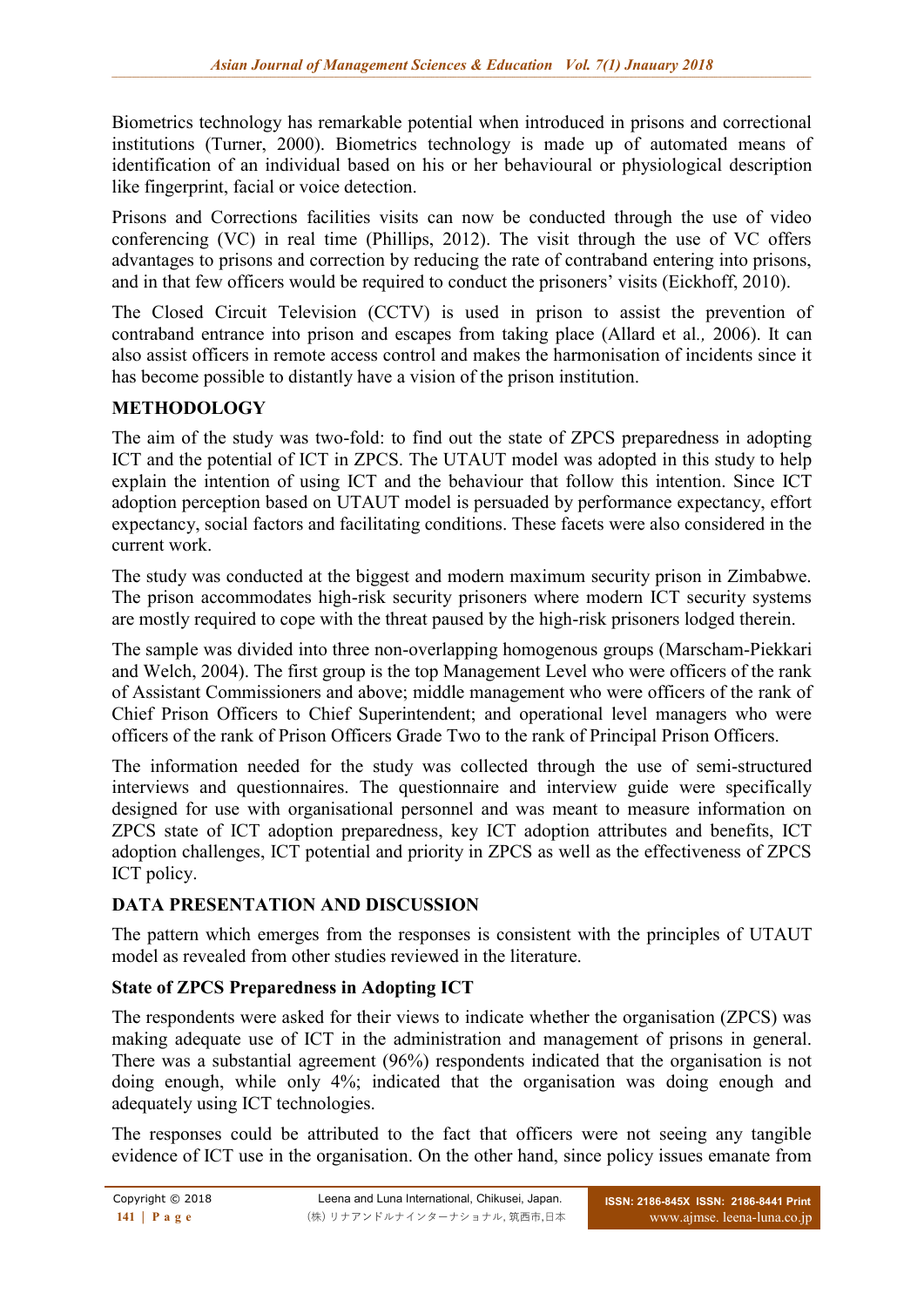top management, such information can be known by top managers and protected from the rest of employees due to the need for confidentiality and security.

Interviews were conducted with ZPCS Management to ascertain if the organisation has qualified personnel to drive ICT programmes in the Organisation. In response, all the interviewees highlighted that the organisation has enough qualified personnel to advise and to spearhead ICT programmes in ZPCS. The researcher was further informed that the organisation is investing in personnel development and that some of its officers were sent to other countries to further their training in ICT development.

Respondents were requested on a multiple response questions to give their own views as to what they consider as the main barriers to ICT adoption in ZPCS. About 61% of the respondent stated monetary constraints, 65% stated uncertainty on the benefits of ICT, 22% stated lack of necessary internal skills, 35% stated lack of relevant technology and the majority; 74% were of the view that lack of top Management support and planning is the major factor that hinders ICT adoption in ZPCS. The results indicate various and different perceptions that can be attributed to different rank structures that respondents belong coupled with their age and experience in the organisation.

The findings from the interviews also concur with reasons from questionnaire responses with one additional reason of the unreliability and high cost of the internet service in Zimbabwe.

Security concerns were highlighted in interviews as one of the challenges that act as barriers and hinder ICT adoption in ZPCS. Security of the information especially when dealing with the internet was a noted concern that was feared could compromise security. Secondly, the issue of job security was also noted as another concern as there was a general fear that ICT may replace some personnel. One interviewee testified:

*"Remember with the rate of unemployment that is rated at around 90% in Zimbabwe. What will happen if we automate our prisons, it means we will have to stop any future recruitments a situation that is not healthy for our nation".*

The organisation under study is a security organisation that requires confidentiality and high security of information pertaining to its operations and inmates. The introduction of ICT in the organisation is aimed at complementing human effort so as to improve service delivery.

All the 5 top management interviewees highlighted limited budgetary support as the first challenge towards the organisation's failure to adopt and use ICTs. Financial resources were required to purchase hardware and software and to maintain the ICT infrastructure to ensure continued use of the same in the organisation. Middle and low-level managers who were interviewed were of the different view from top management views. This group were of the view that while appreciating the limited budgetary support, lack of Management support and misdirected priorities was the major factor that hinders ICT adoption in ZPCS. The interviewees stated that Management was directing the resources meant for ICT development towards petty issues.

## **ICT Potential in ZPCS**

Respondents were also asked through a multiple response questions to give their views as to what they consider to be priority areas that ICT should focus in the prisons and correctional facilities in Zimbabwe to improve service delivery; given limited resources. About 65.2% favoured the use CCTV, while 87% favour inmate management system; 48% favoured biometric technology; 13% favours VC and 35% favour networking and 52.2% indicated the favour for human resource management system.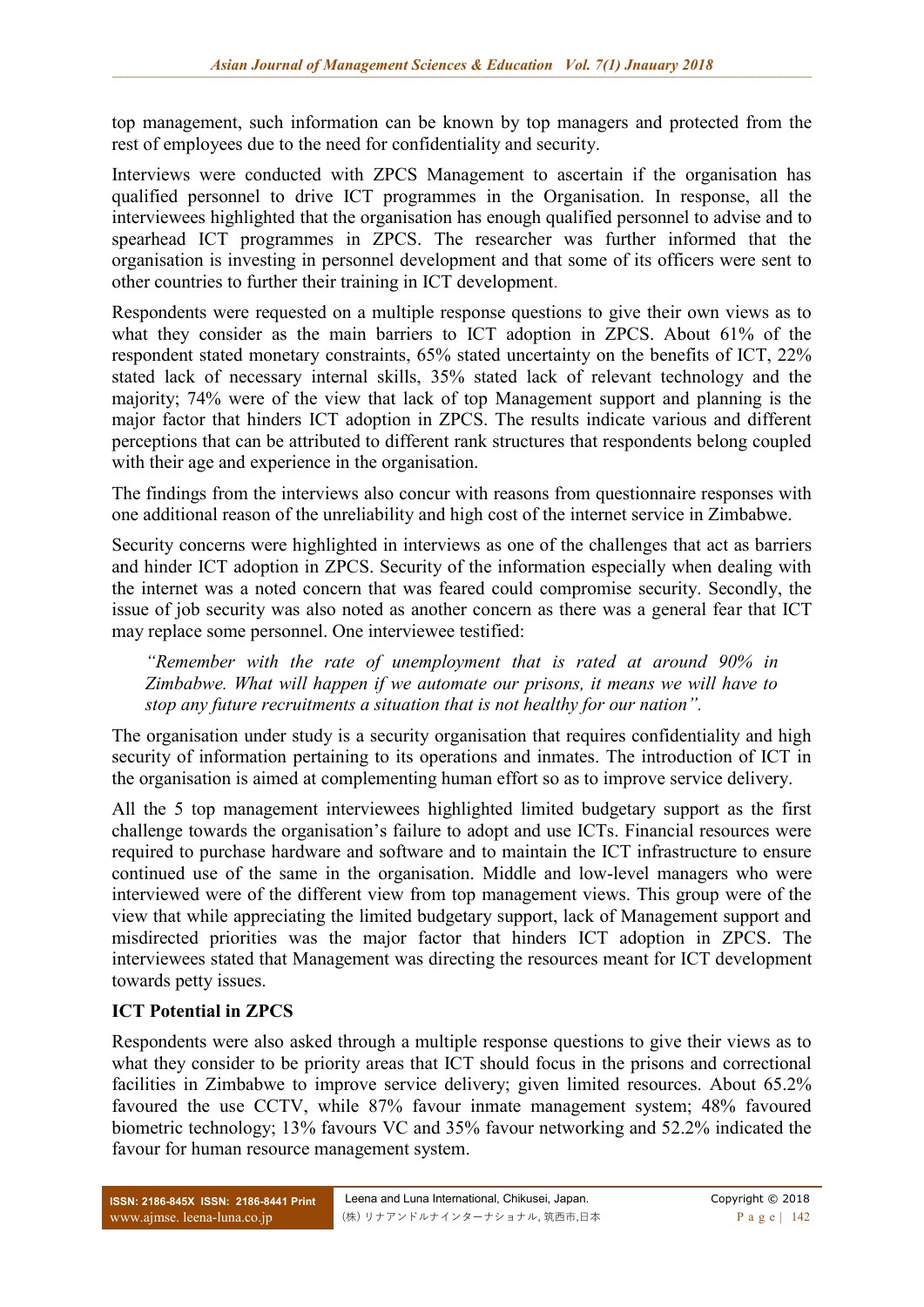Dealing with inmates is the core business of the organisation under study hence the high response rate in favour of the inmate management information system.

Similarly, from the interviews, the need to have a computerised inmate management information system drew a lot of interest from the interviewees.

Networking was also noted as one of the areas that require attention so that the organisation can reduce the cost of telephone bill and increase efficiency. One interviewee based at Chikurubi Maximum prisons highlighted the following:

*"The organisation has a telephone bill that is accumulating into hundreds of thousands of dollars which we are struggling to settle. Imagine phoning to Regional and National Headquarters on daily basis to report on the unlock figure, the state of inmates rations and any incident that takes place at any time. The unlock figure reporting on its own can take over twenty minutes and increase the bill which is not healthy for the organisation. All these hundreds of thousands could be saved by electronically transmitting the required information on daily basis".*

Networking facilitates the organisation to collaborate and able to share information and intelligence pertaining to inmates who are admitted in various prisons.

The biometric technology could be of great value to the organisation in the identification of recidivists and reduce the high rate of pseudo names entering into the prison system. This is also a sign that most of the respondents are privy to the latest technologies that can be used by ZPCS to improve service delivery.

Respondents were asked about their knowledge about the organisational ICT policy. The majority of the respondents highlighted their ignorance of the organisational ICT policy. About (22%) of the respondents indicated that the organisation does have an ICT policy, (22%) highlighted that ZPCS does not have one while (57%) were not sure.

Interviews were also conducted to ascertain the correct position regarding ZPCS ICT policy. The majority of the interviewees confirmed that the organisation has no approved ICT policy and some were not sure. It was revealed that the first draft that was made in 2002 was not approved by ZPCS management and no follow up was done due to the bureaucratic nature of the organisation. The delay in the finalisation of national ICT policy was stated as the major challenge that hinders finalisation of ZPCS ICT policy. The interviewees stated that the national ICT policy is the one that should direct government departments to come up with ICT policies; meaning its delay is also a delay to government departmental ICT policies.

Coming up with an ICT policy may suggest the start of the motion towards serious ICT adoption in an organisation as the policy sets the direction as well as targets in the organisation.

To check on the conversance of the respondents with organisational policy issues, respondents were questioned on their knowledge pertaining to ZPCS long term ICT adoption plans. The majority of the respondents stated that they were not aware of any plans by the organisation to embrace and use ICT in their long term plans. About 74% stated that they are not aware while only (26%) indicated yes.

The indication that the majority of the respondents were not aware of any long term ICT adoption plans may suggest that such issues are only known by top level management who happen to be the minority.

This study found out that the organisation has no ICT policy. A draft ICT policy was initiated in the organisation as early as 2002, but it was not approved by management. Since the ICT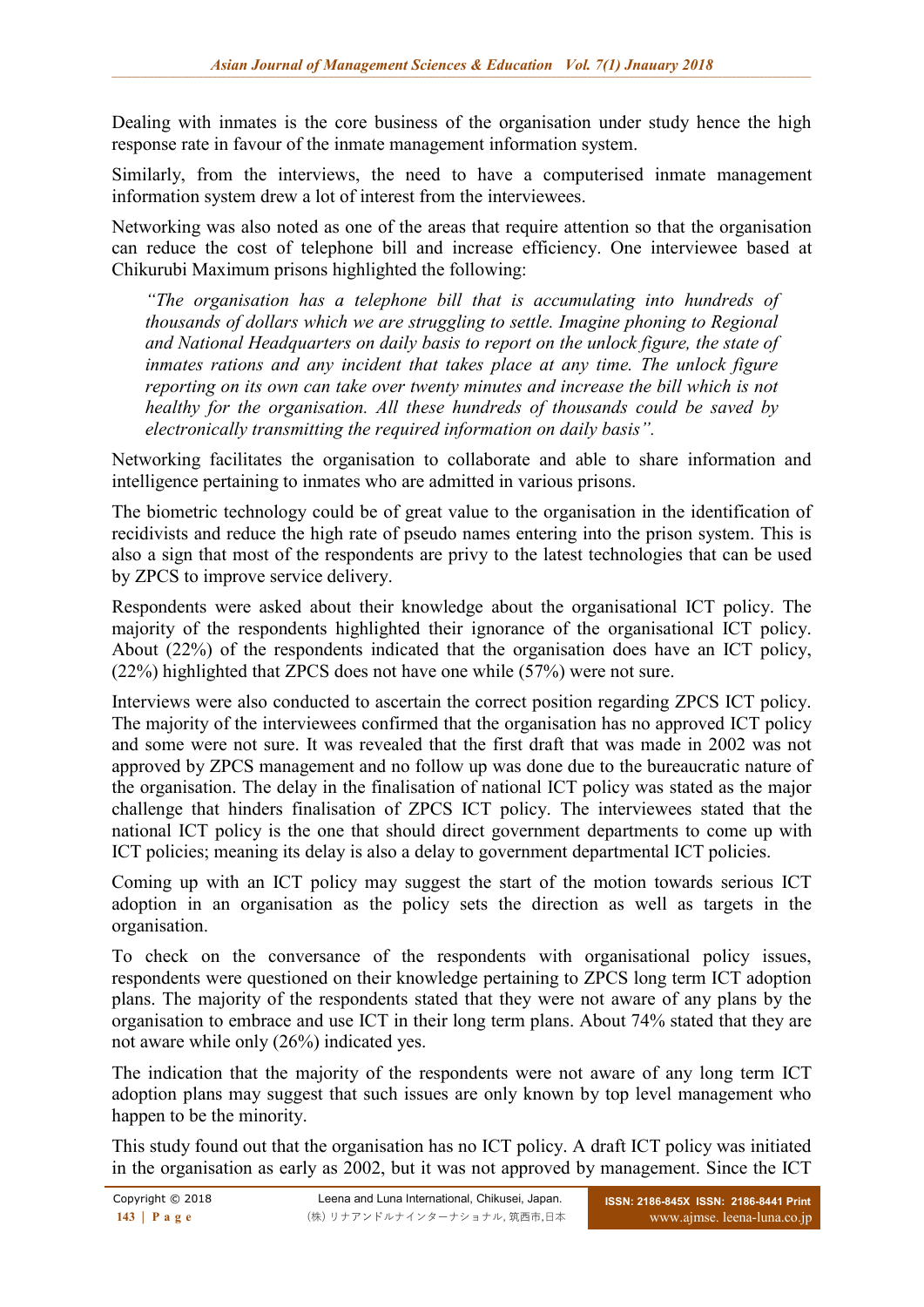policy is the starting point for ICT adoption in any organisation, its absence in ZPCS means the organisation is still yet to adopt ICT initiatives to improve service delivery. The bureaucratic nature of ZPCS could be the reason why the 2002 ICT policy was never approved as the ICT personnel could not push their management to approve it. This confirms one of the findings that rigid organisational structure stands in the way of ICT introduction in various government departments in Zimbabwe (Ruhonde et al., 2008).

The study findings signify that the organisation has adopted lower and basic levels of ICT that include computers, fax, the internet and web technologies. The adoption and use of the low levels of ICT-based technologies in ZPCS could be explained by the already discussed historical, institutional, and ICT infrastructural problems.

The major issue revealed in this study is that there is generally inadequate usage of ICTs by ZPCS and that the majority of the prison officers are not aware of any future intentions and long-term plans for the organisation to adopt ICT. Surprisingly, the findings indicated that the organisation's website use is limited to a few knowing its existence and therefore it can be concluded that this is due to the limited use of the website to advertise, communicate and creating awareness among its publics, the public and corporate world.

A variety of challenges were revealed some of which were limited financial support, lack of top management support and planning, uncertainty about returns on investments, security issues and concerns and unreliability and a high cost of the internet services. Interestingly, the analysis also reveals that the organisation face extra unique challenges such as infrastructure inadequacy, high security and confidentiality requirements for its operations and the implication of the national ICT policy.

This study confirms that top management support significantly determines the success or failure of ICT initiatives in the organisation through policy directives and resource allocation for ICT implementation. Though limited budget support was a case in ICT adoption, top management attitude and support was the key issue to ICT adoption in ZPCS and unless and until they come to realise and become aware of ICT benefits, the adoption of ICT was not foreseeable in the near future.

The study provides varying conclusions depending on the results of the study and the benefits to the organisation. Inmate management information systems or simply computerised database management has been the much-favoured area by the majority of the respondents. Computerised prison management information systems in Zimbabwe prisons and corrections was still in a budding stage with the manual system of files being the order of the day that was used to organise prison records, a system that was inefficient and burdensome and tiresome when it comes to looking for specific information about inmates. This study, therefore, makes a conclusion that inmate management information system (IMIS) was long overdue in ZPCS and that this was possible through the use of the available resources in the organisation, with few additional requirements.

Taking into consideration that the organisation has trained ICT personnel and that there are computers at the prison under study, there was nothing that can stop the organisation from implementing IMIS. On the other hand, the study concludes that it was possible for the organisation to start moving towards adoption of CCTV, HRMIS, networking and biometric technology in phased approach; all meant to improve service delivery in the organisation. These are meant to complement and not to replace the services of humans in service delivery.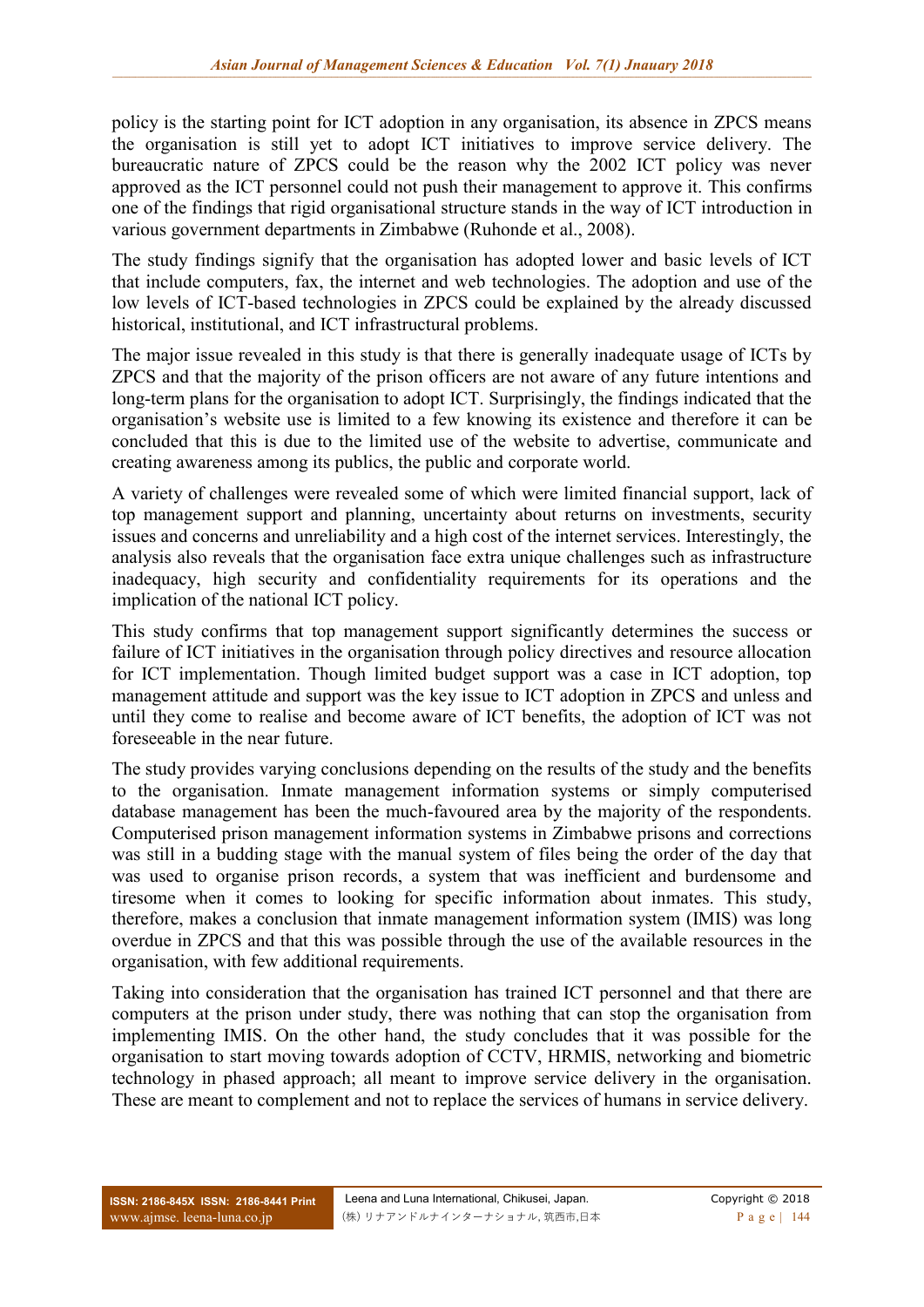# **CONCLUSION**

This study found out that the organisation has no ICT policy. Since ICT policy is the foundation that sets the direction, boundaries as well as targets of ICT in the organisation, it can then be concluded that its absence in the organisation means that the organisation is still a long way, in terms of ICT adoption and use. Unsurprisingly, it is the reason behind the lowlevel uptake and preparedness of ICT adoption in ZPCS.

Based on respondents' choice and priority, ZPCS should take a phased approach in the implementation of the inmate, human resource, CCTV and biometric technology to cater for the limited budget support and improve its services. For this to make sense to ZPCS Management, they should be afforded an opportunity to visit prisons and corrections in other countries for practical ICT benefits appreciation, so that the visits can act as learning experiences to motivate them to consider seriously, ICT initiatives in service delivery.

## **REFERENCES**

- [1] Allard, T., Wortley, R., & Stewart, A. (2006). The purposes of CCTV in prison. *Security Journal*, *19*(1), 58-70.
- [2] Blanding, M. (2008). *Ten steps corrections directors can take to strengthen performance*. USA: PEW Centre.
- [3] Bull, C. (2003). Strategic issues in customer relationship management (CRM) implementation. *Business process management Journal*, *9*(5), 592-602.
- [4] Davis, F. D. (1989). Perceived usefulness, perceived ease of use, and user acceptance of information technology. *MIS quarterly*, 319-340.
- [5] Eickhoff, T. (2010). Video visitation: Evolving revenue streams. *Corrections One News*.
- [6] Gondless, J.A. (2005) *Corrections today: Merging history and technology.* USA: CAE, American Correctional Association.
- [7] Government of Zimbabwe. (2013). *Zimbabwe Constitution Amendment Number 20*. Zimbabwe: Government of Zimbabwe.
- [8] Kilangi, A. M. (2012). *The determinants of ICT adoption and usage among SMEs: The case of the tourism sector in Tanzania*. Retrieved from https://research.vu.nl/ws/portalfiles/portal/42212437.
- [9] Korpelainen, E. (2011). Theories of ICT system implementation and adoption: A critical review. USA: Department of Industrial Engineering and Management.
- [10] Love, P. E., Irani, Z., Li, H., Cheng, E. W., & Tse, R. Y. (2001). An empirical analysis of the barriers to implementing e-commerce in small-medium sized construction contractors in the state of Victoria, Australia. *Construction Innovation*, *1*(1), 31-41.
- [11] Marschan-Piekkari, R., & Reis, C. (2004). Language and languages in cross-cultural interviewing. *Handbook of qualitative research methods for international business*, *1*, 224-244.